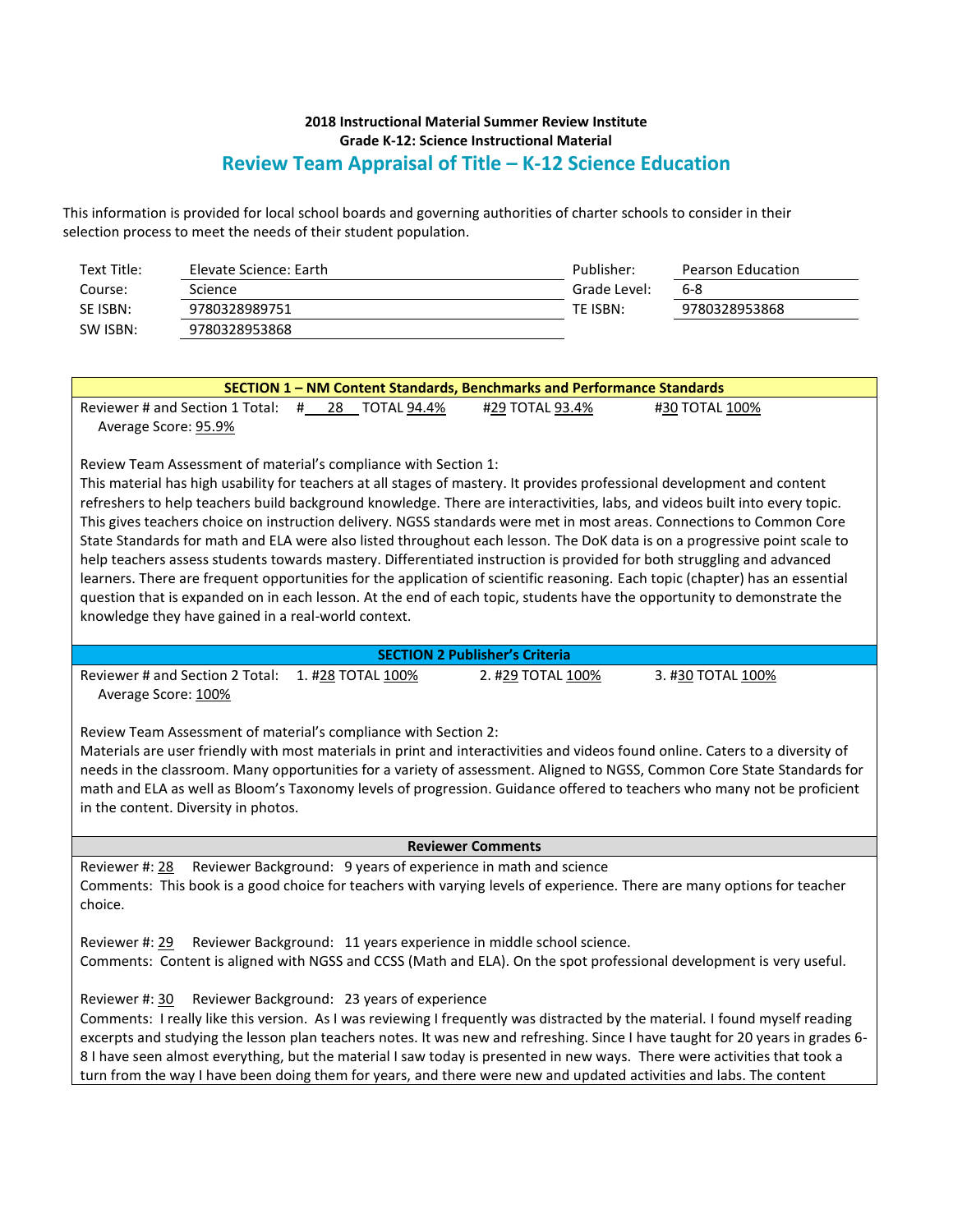standards were approached in refreshingly new ways and I am excited to have the opportunity to use them and share them with teachers in my department.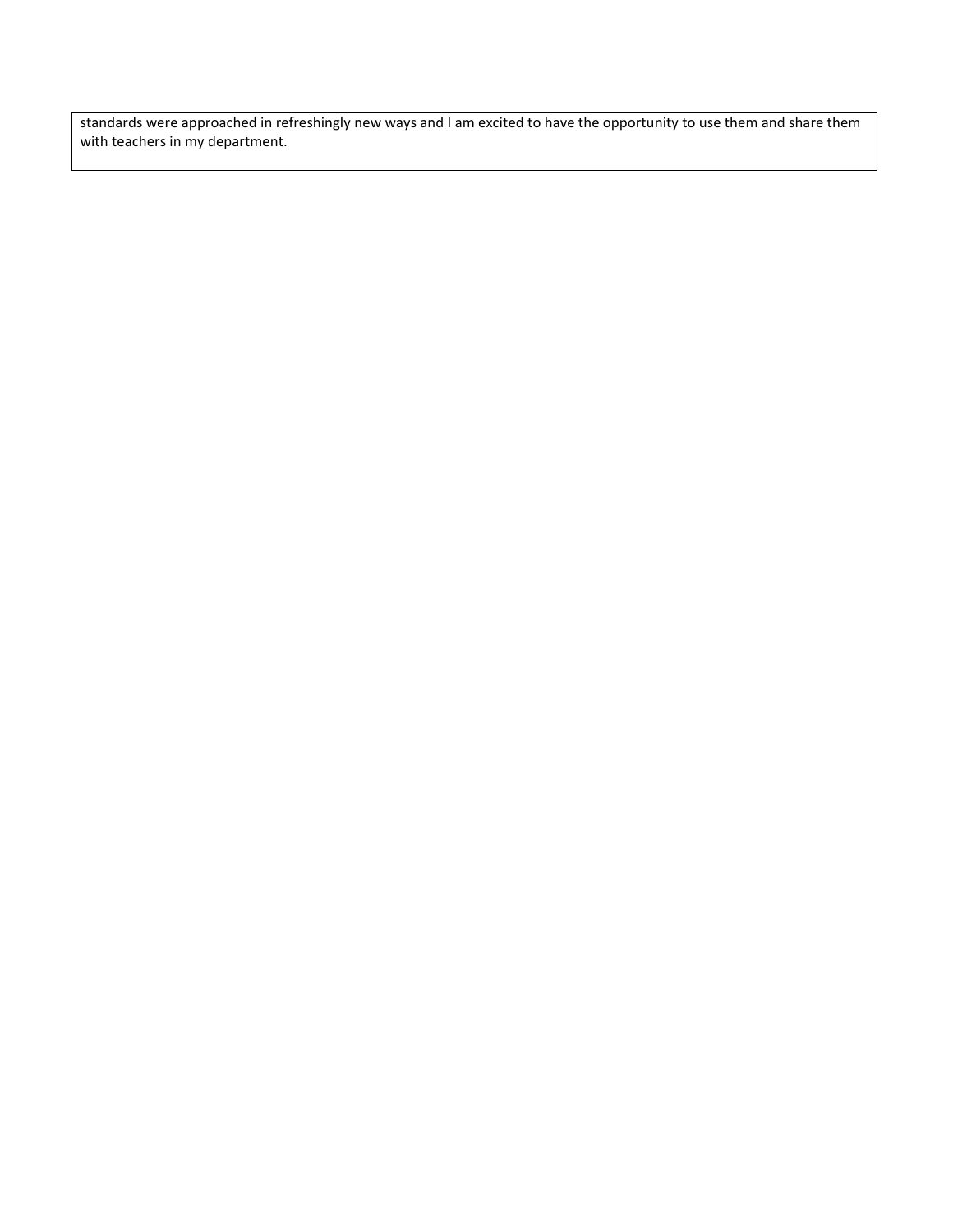| Text Title: | Elevate Science: Life | Publisher:   | Pearson Education |
|-------------|-----------------------|--------------|-------------------|
| Course:     | Science               | Grade Level: | 6-8               |
| SE ISBN:    | 9780328989744         | TE ISBN:     | 9780328948680     |
| SW ISBN:    | 9780328953875         |              |                   |

| SECTION 1 - NM Content Standards, Benchmarks and Performance Standards                                                                                                                                |  |  |  |
|-------------------------------------------------------------------------------------------------------------------------------------------------------------------------------------------------------|--|--|--|
| Reviewer # and Section 1 Total:<br>#25 TOTAL 90.0% #26 TOTAL92.65 #27 TOTAL97.18%                                                                                                                     |  |  |  |
| Average Score: 93.27%                                                                                                                                                                                 |  |  |  |
|                                                                                                                                                                                                       |  |  |  |
| Review Team Assessment of material's compliance with Section 1:                                                                                                                                       |  |  |  |
| The materials reviewed included a teacher guide with online access, a student interactive text and an engineering design                                                                              |  |  |  |
| notebook. Each topic starts with a NGSS learning progression broken down by the DCI, CCC, and SEP that are covered in                                                                                 |  |  |  |
| each topic. The PE's for each topic is included in the student guide. We found this set of materials as truly a 3D experience                                                                         |  |  |  |
| for students and teachers.                                                                                                                                                                            |  |  |  |
| Literacy Connections to CCSS citing evidence was repeated throughout the text<br>$\bullet$                                                                                                            |  |  |  |
| Good balance between technology and the interactive text<br>$\bullet$                                                                                                                                 |  |  |  |
| Technology components supported all learners.<br>$\bullet$                                                                                                                                            |  |  |  |
| Engineering DCIs are integrated into the topics, not just at the end of a unit/topic. It did include an engineering<br>$\bullet$                                                                      |  |  |  |
| notebook as a separate interactive workbook and was included online.                                                                                                                                  |  |  |  |
| At the end of the interactive textbook it included a science and engineering handbook which allowed quick<br>$\bullet$                                                                                |  |  |  |
| reference.                                                                                                                                                                                            |  |  |  |
| The access to prior knowledge was varied by type, not just focusing on one type, allowing for accessibility to all<br>$\bullet$                                                                       |  |  |  |
| learners.                                                                                                                                                                                             |  |  |  |
| There are multiple ways for students to access the materials by type of task students are asked to perform.                                                                                           |  |  |  |
|                                                                                                                                                                                                       |  |  |  |
| <b>SECTION 2 Publisher's Criteria</b>                                                                                                                                                                 |  |  |  |
| Reviewer # and Section 2 Total:<br>#25 TOTAL 96.30% #26 TOTAL 92.6%<br>#27 TOTAL 96.30%                                                                                                               |  |  |  |
| Average Score: 95.06%                                                                                                                                                                                 |  |  |  |
|                                                                                                                                                                                                       |  |  |  |
|                                                                                                                                                                                                       |  |  |  |
| Review Team Assessment of material's compliance with Section 2:                                                                                                                                       |  |  |  |
| The material met the needs of all leaners and teacher friendly in use.                                                                                                                                |  |  |  |
| Student interactive text is engaging and easy to use, the graphics offered a wide variety of experiences for students<br>$\bullet$                                                                    |  |  |  |
| with grade band specific task assigned.                                                                                                                                                               |  |  |  |
| The student interactive allows students to engage in CCSS Math and ELA throughout the text.<br>$\bullet$                                                                                              |  |  |  |
| The interactivity for students was engaging and meeting the needs of all learners with multiple and varied<br>$\bullet$                                                                               |  |  |  |
| experiences with the content.                                                                                                                                                                         |  |  |  |
| Opportunities for students to interact by writing, modeling, and other tasks is limited. Teachers might need to<br>$\bullet$                                                                          |  |  |  |
| supplement by adding additional space.                                                                                                                                                                |  |  |  |
| The online lab simulation offers students a different type of experience meeting the needs of learners.<br>$\bullet$                                                                                  |  |  |  |
| The teacher online tools are easy to navigate, download and edit.<br>$\bullet$                                                                                                                        |  |  |  |
| Scoring notes are included in the teacher supports for each question asked including DOK levels.<br>$\bullet$                                                                                         |  |  |  |
| Differentiation instruction for struggling, ELD and gifted students is located consistently throughout the text.<br>$\bullet$<br>The outlined material can be taught in 1 academic year.<br>$\bullet$ |  |  |  |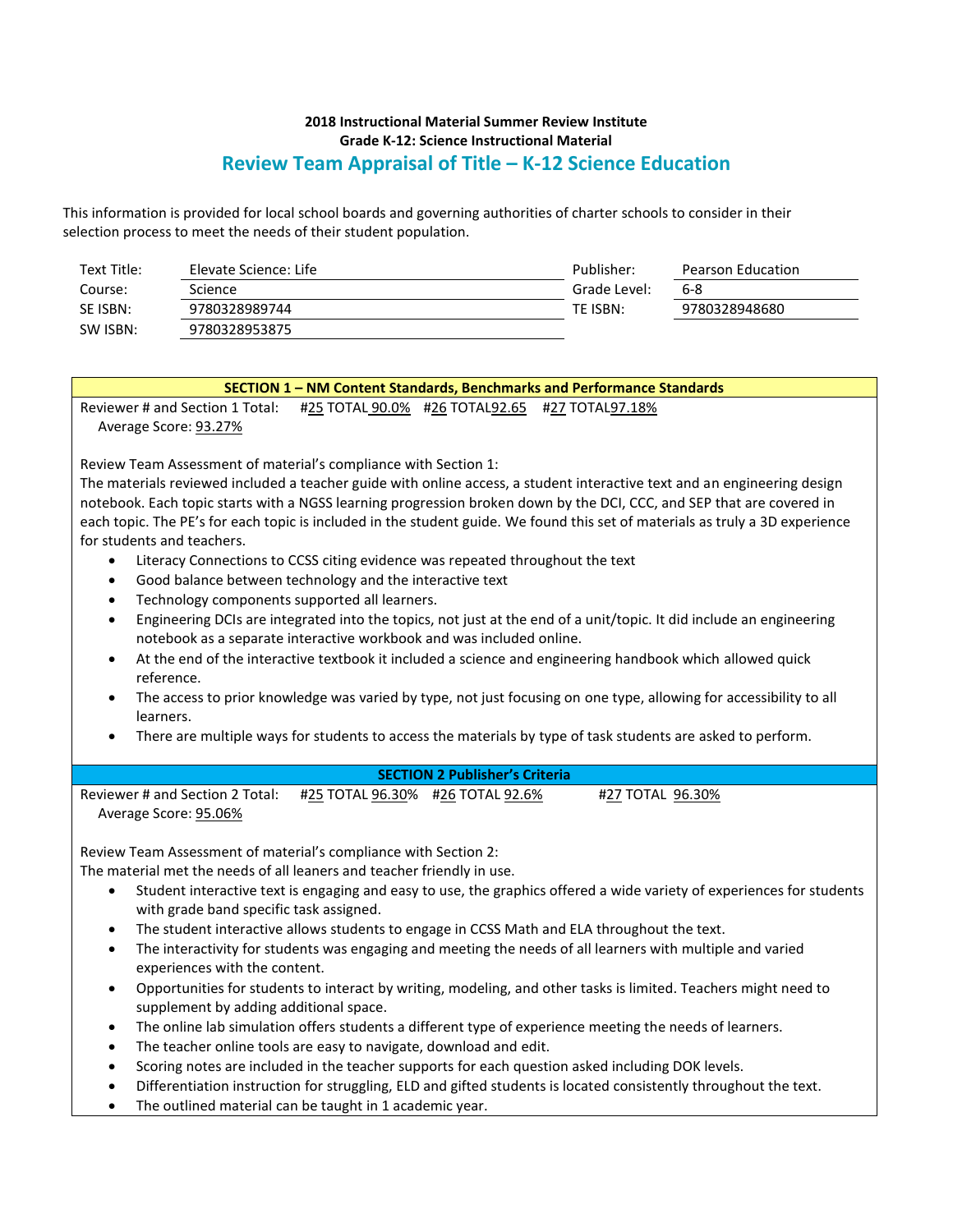• The professional learning toolbox provides teachers with a wide variety of teaching strategies to leverage student learning with checks for understanding opportunities.

#### **Reviewer Comments**

Reviewer #: 25 Reviewer Background: I have taught middle school science for fifteen years. My experience has been in two school districts and schools of three highly different socio economic backgrounds.

Comments: These materials are well aligned to NGSS. They include great engineering ideas and each topic starts with a dynamic phenomenon. The text incorporates the DCIs, CCCs, and SEPs well. The online resources are well designed and I would use them in my classroom. I highly recommend these materials to my colleagues and I would incorporate them in my curriculum.

Reviewer #: 26 Reviewer Background: I have taught middle school science for 18 years, teaching life, earth and physical sciences. I am currently a national reviewer of science materials.

Comments: These materials are aligned to NGSS in a true 3D fashion. They are easy to use and offer a multitude of experiences for students which meets the needs of the 21<sup>st</sup> century learner.

Reviewer #: 27 Reviewer Background: I have taught Science for 17 years. Three years at the high school level teaching Chemistry and Geology. Fourteen years at the middle school level. All in the same school district with a low socio-economic and high ELL population.

Comments: These materials are aligned with NGSS and are a complete representation of 3D learning. They are very user friendly and accessible, attainable, adaptable and achievable for teachers and students. I would use these materials in my classroom. They meet a wide variety of needs and learning abilities for the modern classroom.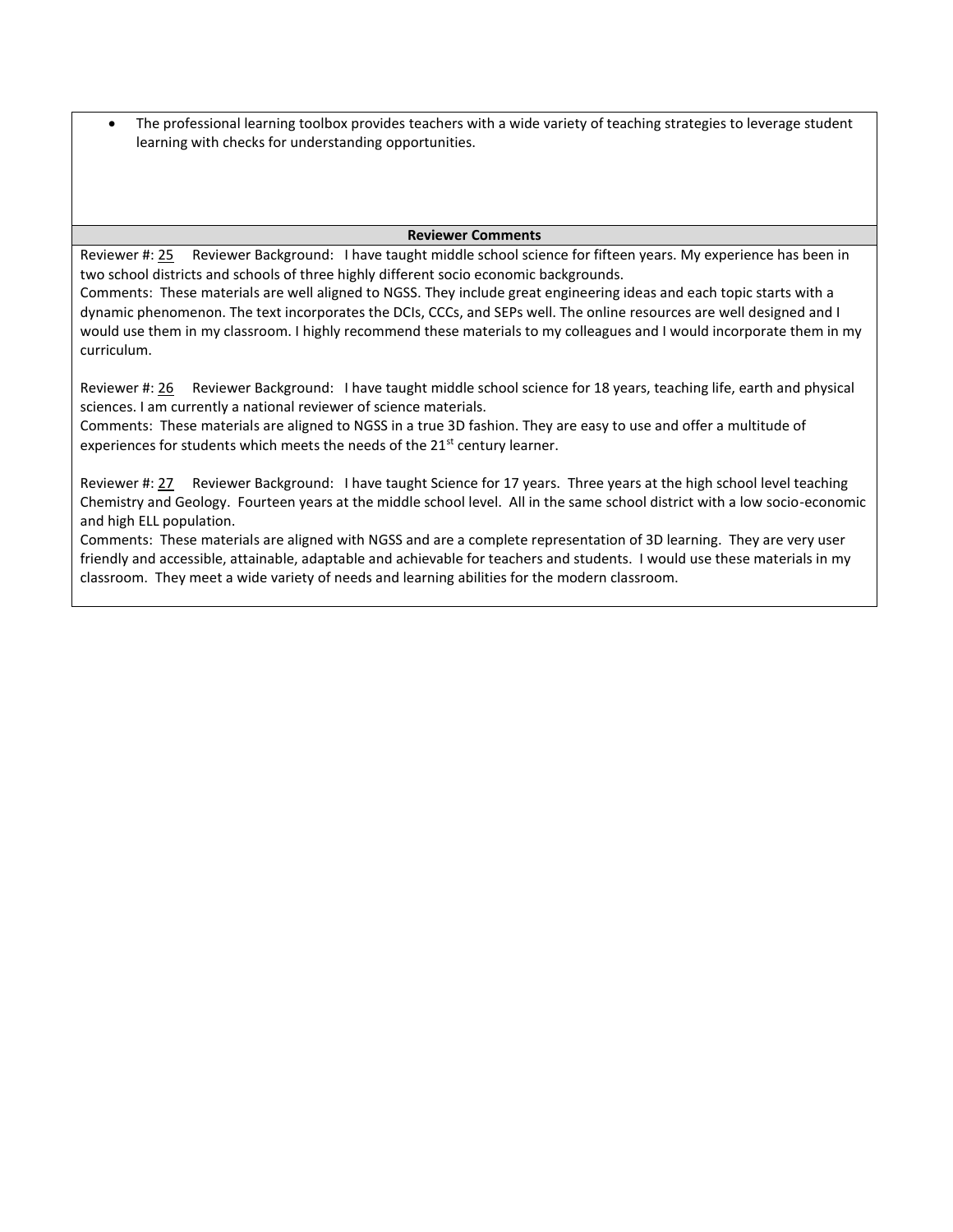| Text Title: | Elevate Science Grade 7 | Publisher:   | Pearson Education |
|-------------|-------------------------|--------------|-------------------|
| Course:     | Science                 | Grade Level: |                   |
| SE ISBN:    | 9781418301323           | TE ISBN:     | 9780328948659     |
| SW ISBN:    | 9780328952045           |              |                   |

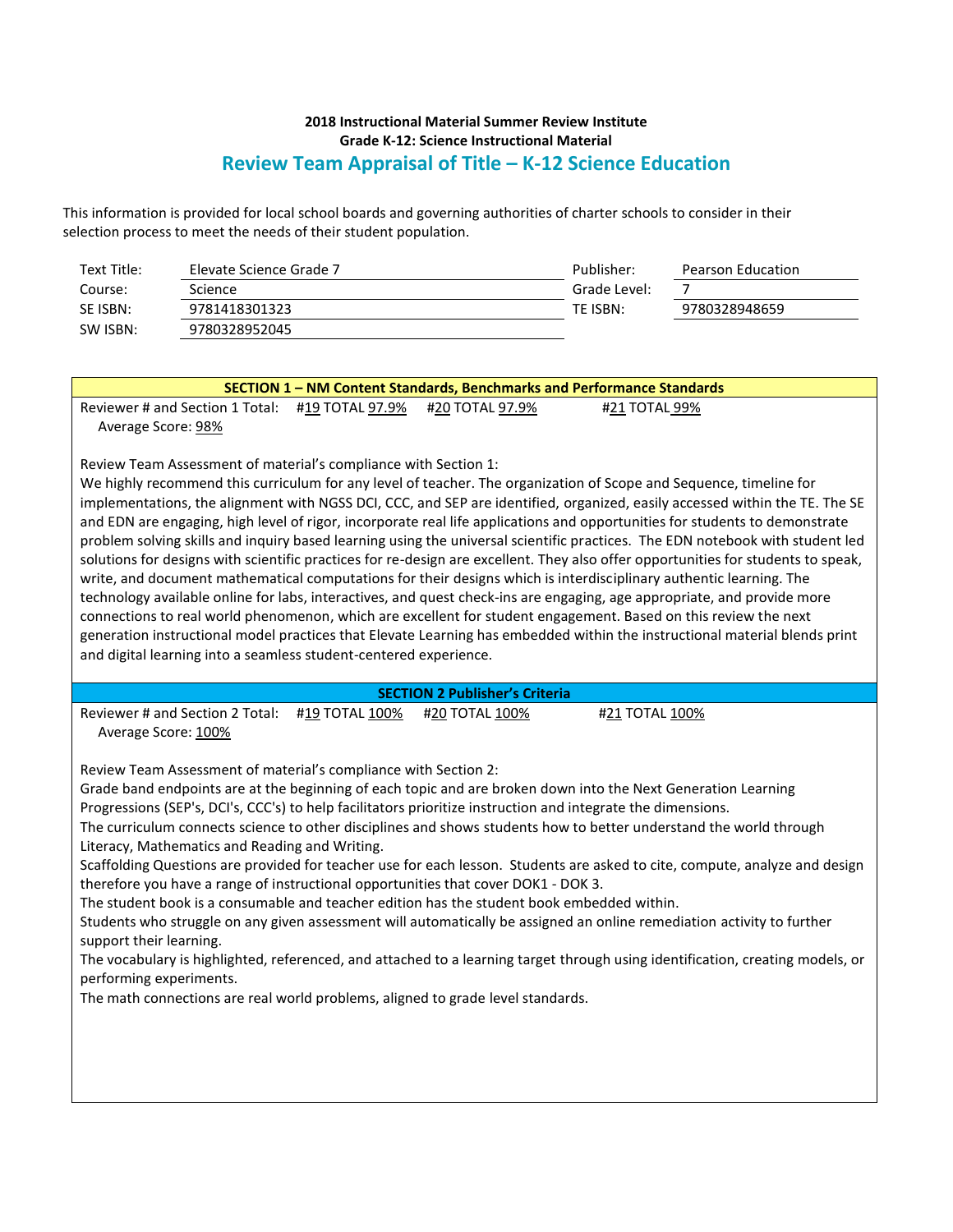#### **Reviewer Comments**

### Reviewer #: 19

Reviewer Background: \*2018 Course Map team for New Stem Ready standards and NGSS adoption, Teacher Liaison 17-18, Secretary Teacher Advisor 18-19, National Geographic certified, Exemplary in Science Comments.

Reviewer #: 20 Reviewer Background: 22 years of teaching experience, Science Literacy Coach (4 years), LANLF Teacher Leader Cadre, MSS Facilitator for NMPED. Comments:

Reviewer #: 21 Reviewer Background: Master's in Curriculum, Instruction, and Assessment, 21 years Middle School Math/Science experience in the classroom, Teacher Leader for Math Dept., NISL, NMLead, Admin certification, Golden Apple nominee, Educators Rising leader, MC2 collaboration Comments: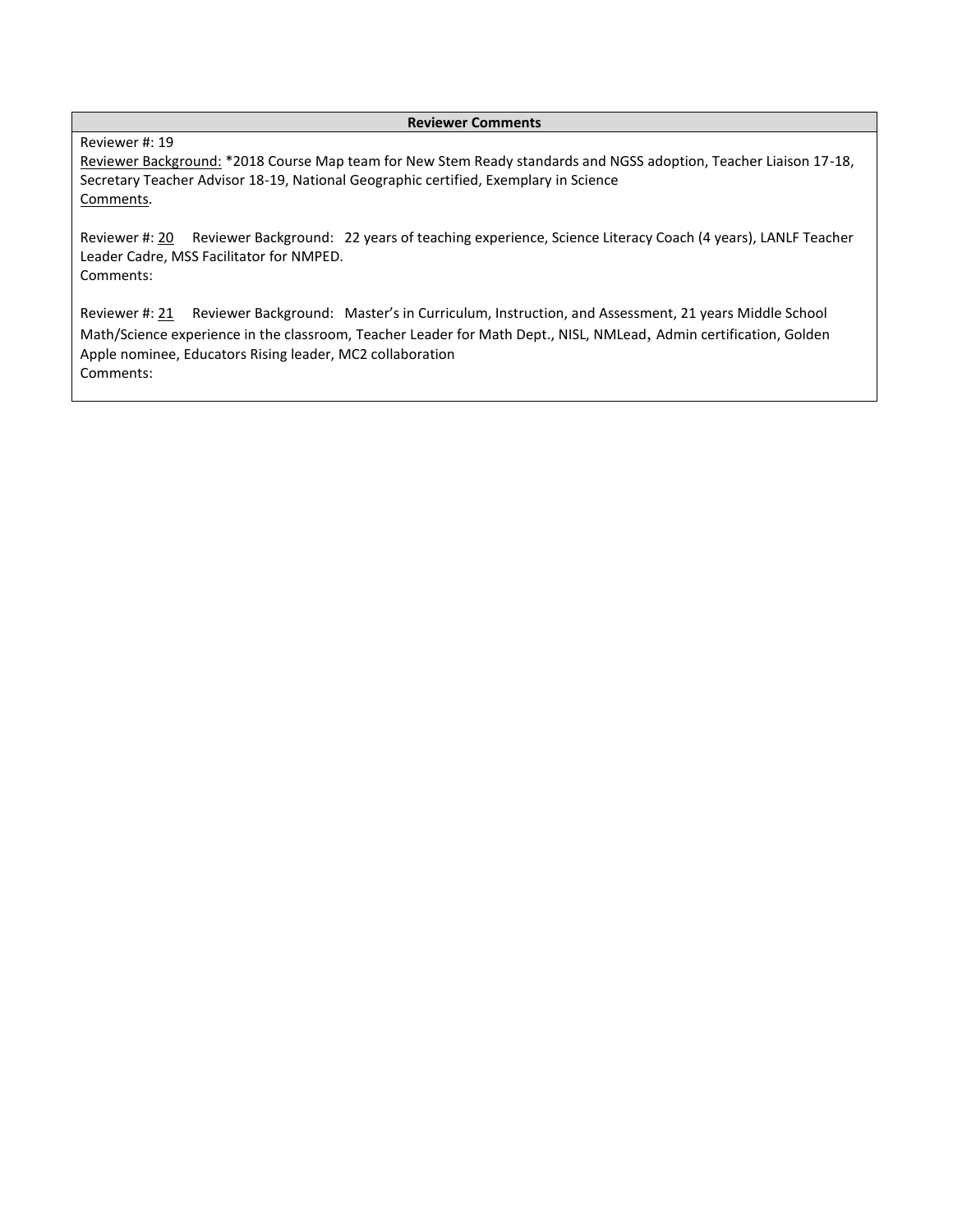| Text Title: | Elevate Science Grade 6 | Publisher:   | Pearson Education |
|-------------|-------------------------|--------------|-------------------|
| Course:     | Science                 | Grade Level: | b                 |
| SE ISBN:    | 9781418295899           | TE ISBN:     | 9780328925070     |
| SW ISBN:    | 9780328952038           |              |                   |

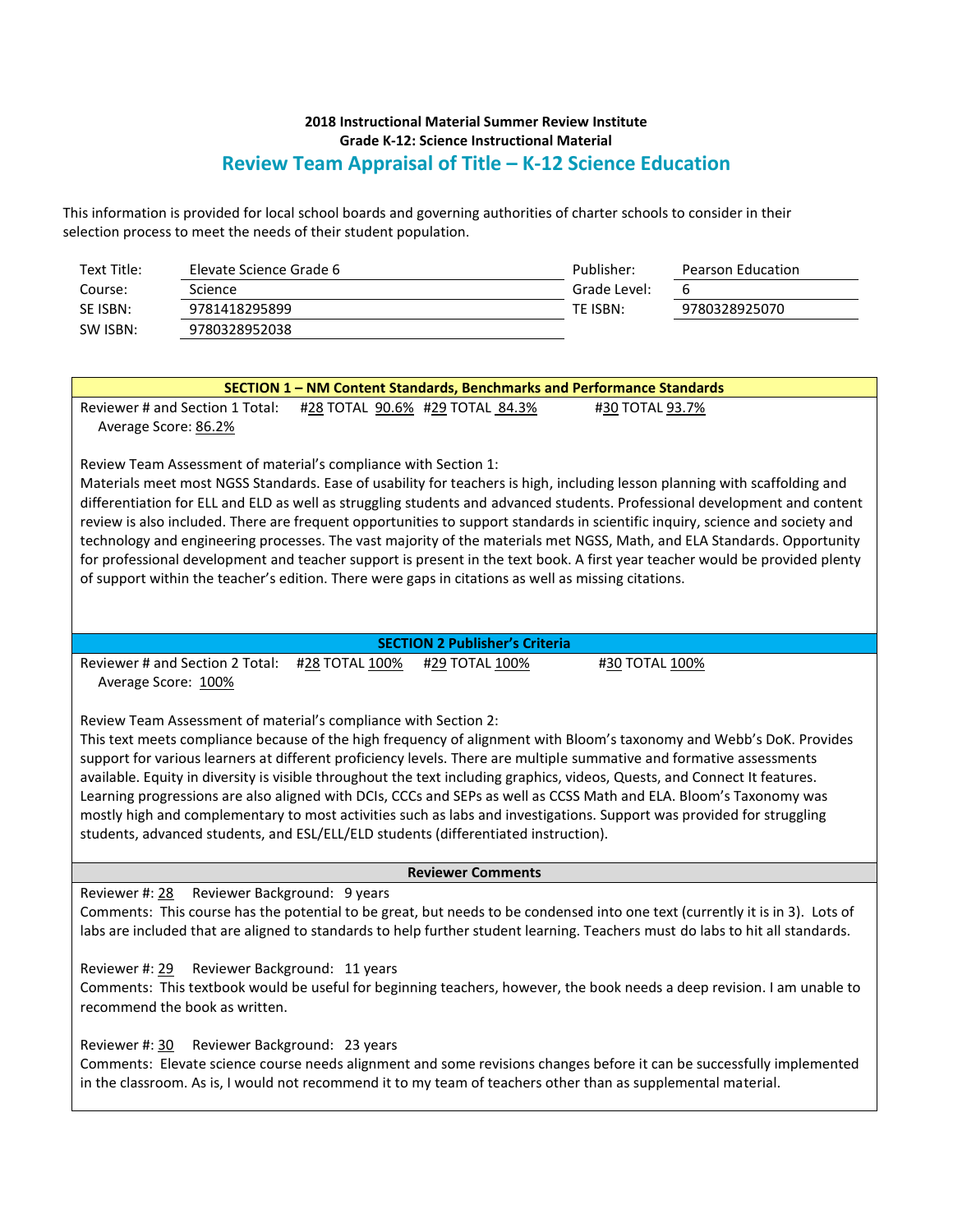| Text Title: | Elevate Science Grade 7 | Publisher:   | Pearson Education |
|-------------|-------------------------|--------------|-------------------|
| Course:     | Science                 | Grade Level: |                   |
| SE ISBN:    | 9781418301323           | TE ISBN:     | 9780328948659     |
| SW ISBN:    | 9780328952045           |              |                   |

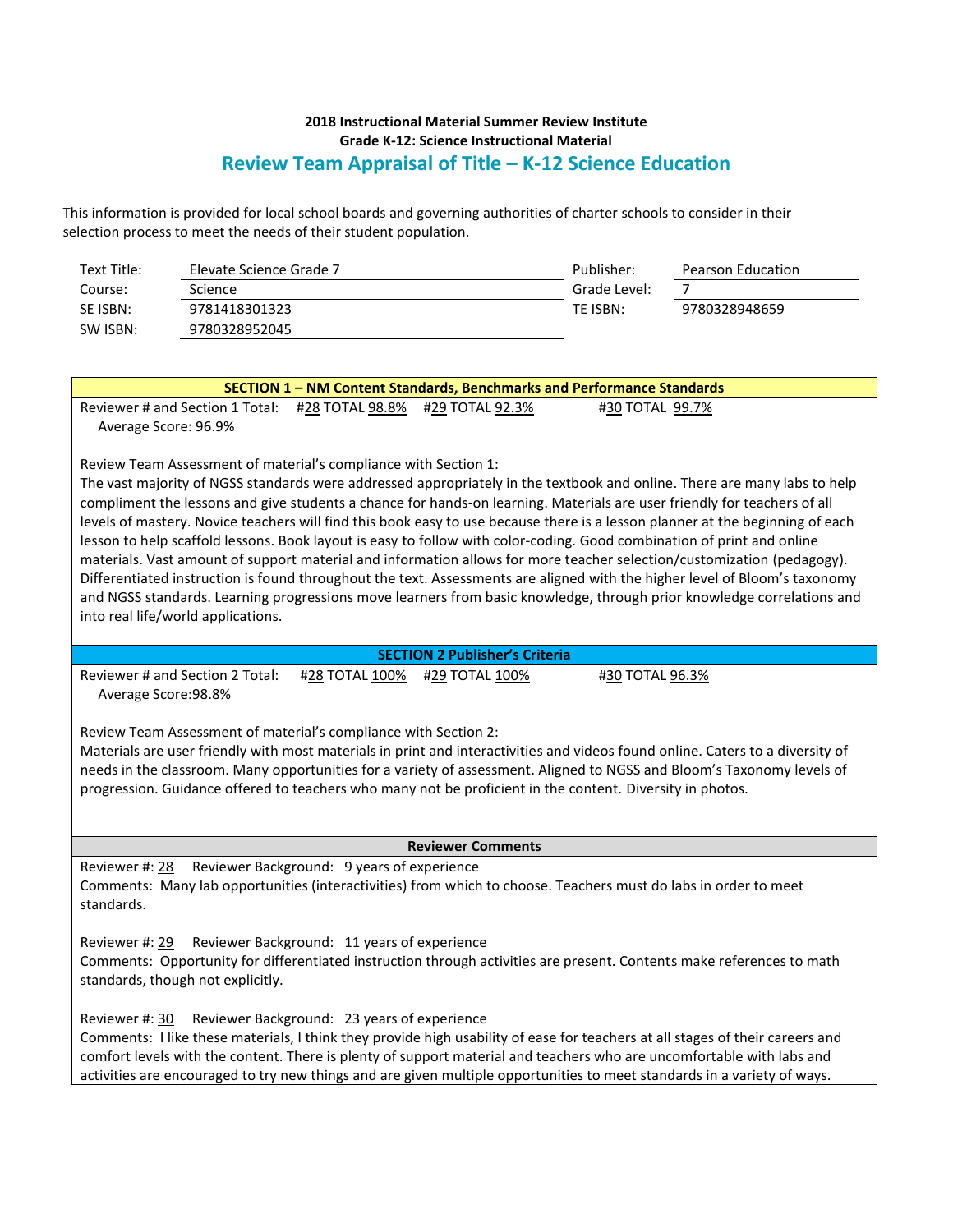| Text Title: | Elevate Science Grade 8 | Publisher:   | Pearson Education |
|-------------|-------------------------|--------------|-------------------|
| Course:     | Science                 | Grade Level: | 8                 |
| SE ISBN:    | 9781418301330           | TE ISBN:     | 9780328948666     |
| SW ISBN:    | 9780328952052           |              |                   |

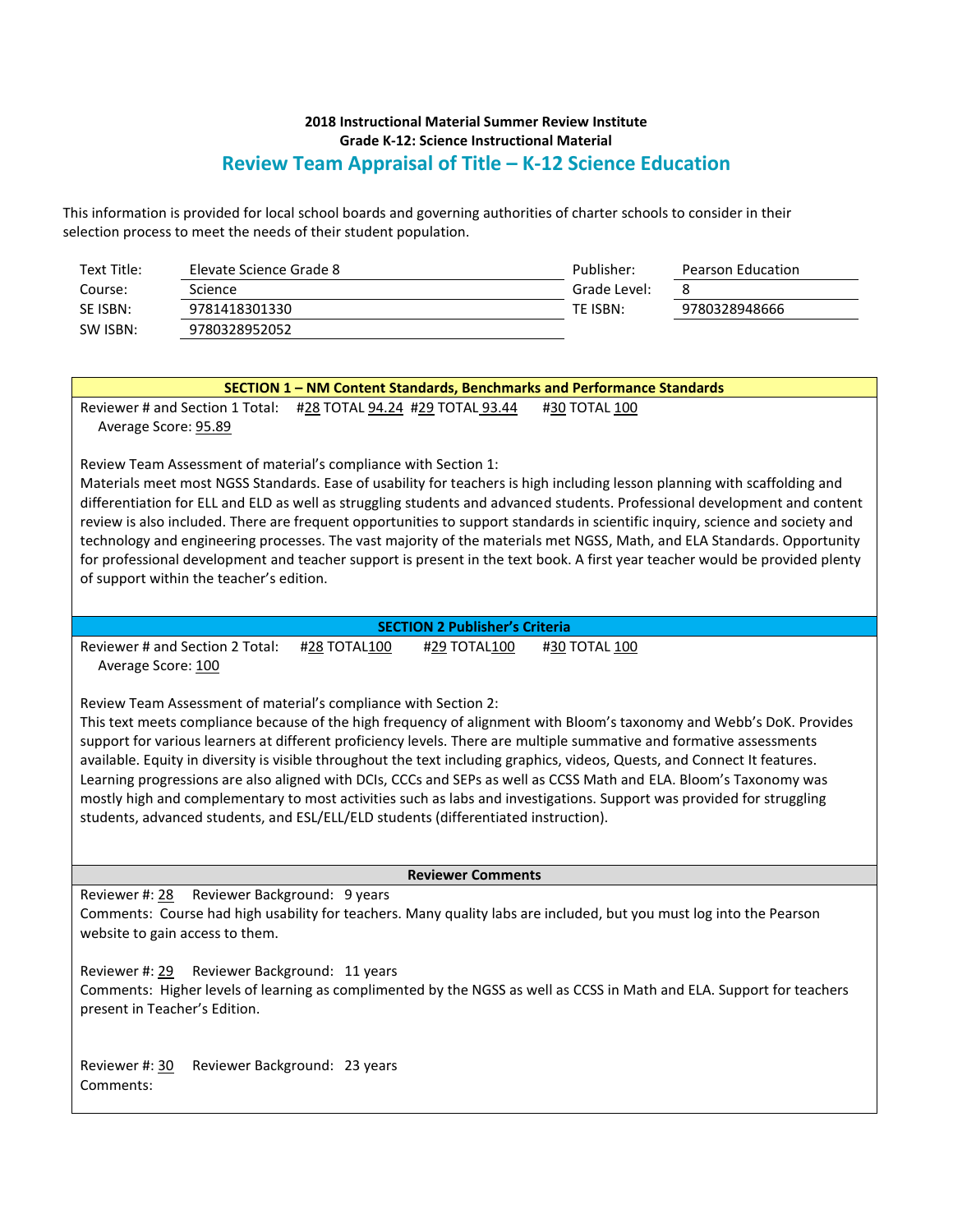| Text Title: | Miller & Levine Biology | Publisher:   | Pearson Education |
|-------------|-------------------------|--------------|-------------------|
| Course:     | Science                 | Grade Level: | $9 - 12$          |
| SE ISBN:    | 9780328990023           | TE ISBN:     | 9780328925131     |
| SW ISBN:    |                         |              |                   |